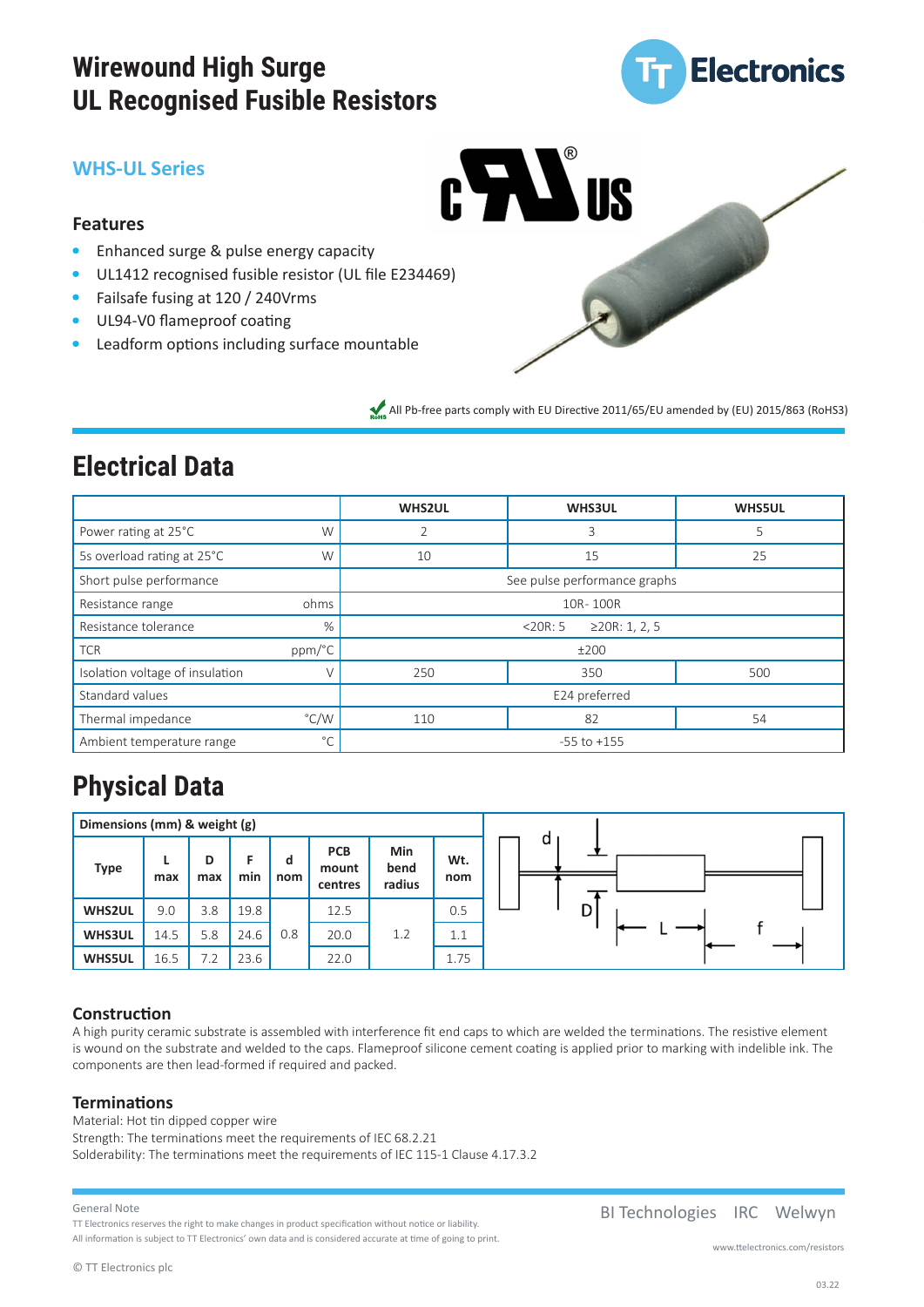### **Wirewound High Surge UL Recognised Fusible Resistors Wirewound High Surge UL Recognised Fusible Resistors**

## **WHS-UL Series WHS-UL Series**



### **The body protection and marking are resistance** to all normal industrial cleaning solvents suitable for printed circuits. The body protection and marking solvents suitable for printed circuits. The body printed circuits i

The body protection and marking are resistant to all normal industrial cleaning solvents suitable for printed circuits.

#### **Marking**  $\mathsf{Marking}\hspace{0.5cm} \rule{0.7pt}{1.1ex}\hspace{0.5cm}$

WHS2UL and WHS3UL resistors are marked with four colour bands in conformance with IEC62. WHS5UL resistors are legend marked with type reference, resistance value and tolerance.

#### **Flammability Flammability**

**riammability**<br>The resistor coating will not burn or emit incandescent particles under any condition of applied temperature or power overload. overledes<br>and the resist of the results of the results of the control of the control of the control of the control of th<br>control of the control of the control of the control of the control of the control of the control of

# **Performance Data Performance Data**

|                                               |                | Maximum                                         | <b>Typical</b> |  |  |
|-----------------------------------------------|----------------|-------------------------------------------------|----------------|--|--|
| Load at rated power: 1000 hours @25°C<br>±∆R% |                |                                                 |                |  |  |
| Dry heat: 1000 hours @ 200°C                  | $\pm\Delta$ R% |                                                 |                |  |  |
| Short term overload: 5 x rated power for 5s   |                |                                                 |                |  |  |
| Derating from rated power @25°C               |                | Zero at 280°C (See Thermal Performance graphs). |                |  |  |
| Climatic                                      | ±∆R%           |                                                 |                |  |  |
| Climatic category                             |                | 55/200/56                                       |                |  |  |
| TRC & vibration                               | $± \Delta R\%$ |                                                 |                |  |  |
| Robustness & solder heat<br>$± \Delta R\%$    |                |                                                 |                |  |  |
| Long term damp heat                           | ±ΔR%           |                                                 |                |  |  |
|                                               |                |                                                 |                |  |  |

# **Pulse Performance**



All information is subject to TT Electronics' oral is considered accurate at time of going to print. We are si

#### General Note

TT Electronics reserves the right to make changes in product specification without notice or liability.

BI Technologies IRC Welwyn BI Technologies IRC Welwyn

All information is subject to TT Electronics' own data and is considered accurate at time of going to print.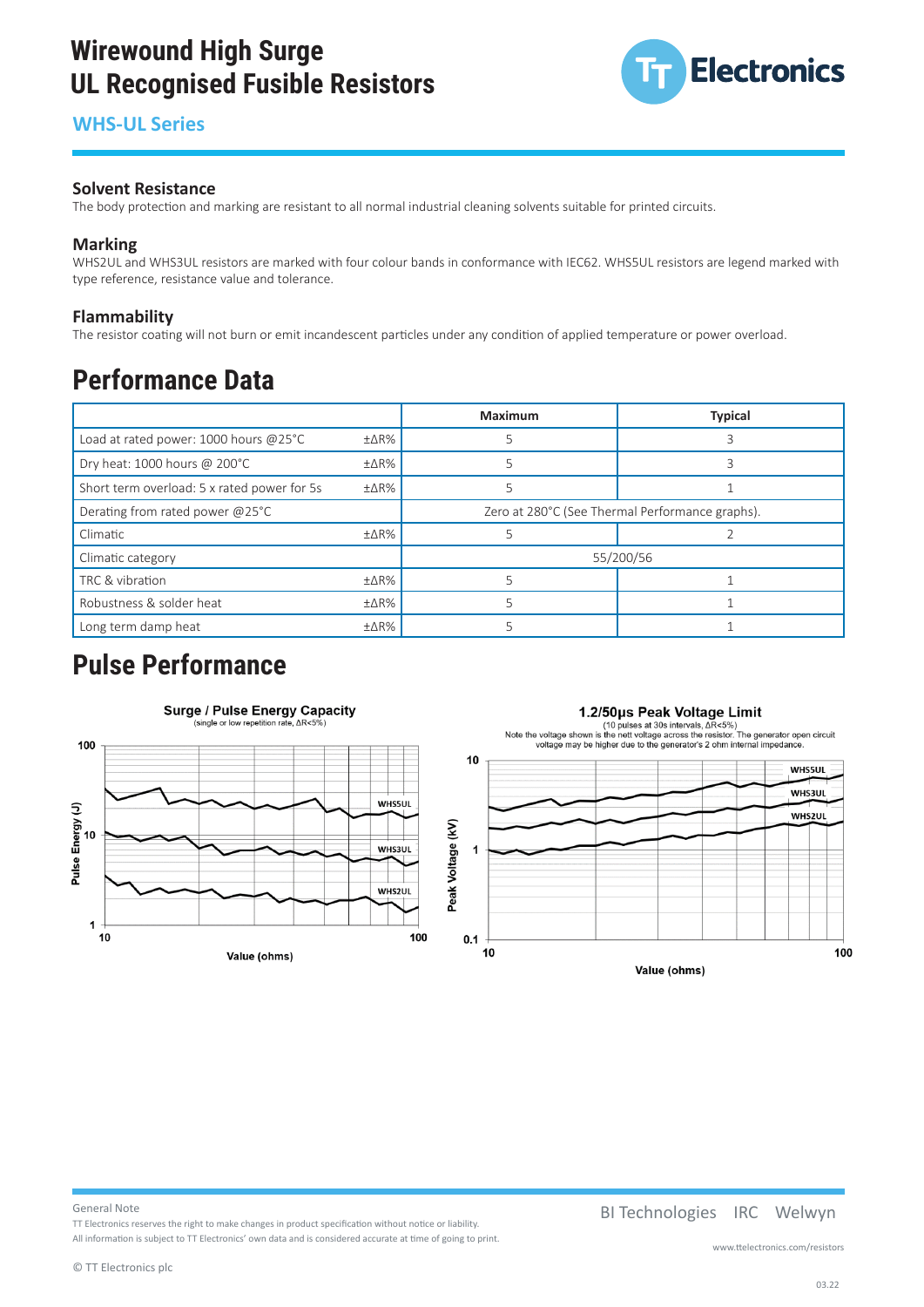# **Wirewound High Surge Wirewound High Surge UL Recognised Fusible Resistors**



**WHS-UL Series WHS-UL Series WHS-UL Series** 

### **Thermal Performance WHS-UL Series**



# **Fusing Performance Fusing Performance**

**WHS2UL Fusing Characteristic** 



**WHS5UL Fusing Characteristic** 



300 **WHS5UL WHS3UL** 250 **WHS2UL** Temperature Rise (°C) 200 150 100 50  $\pmb{0}$  $\mathbf 0$  $\mathbf{1}$  $\overline{2}$ 3  $\overline{\mathbf{4}}$ 5 Power (W)

**Body Temperature Rise** 

**WHS3UL Fusing Characteristic** 



 $\frac{1}{2}$  . Typical fusing times are around 1/3 of the maximum maximum maximum maximum maximum maximum maximum figures. **Notes**

 $\overline{a}$  at resistance value is  $100$  times the initial the initial the initial term is  $100$  times the initial term is  $\overline{a}$ 1. Typical fusing times are around 1/3 of the maximum<br>c figures.<br>2

2. After fusing the resistance value is  $>100$  times the initial nominal value, provided the initial power is at least 20 x rated power.

3. Suitable for fusing at voltages up to 264Vrms.

#### General Note **General Note**  $A$ l information is subjected accurate at time of going to print. where  $\alpha$

TT Electronics reserves the right to make changes in product specification without notice or liability. TT Electronics reserves the right to make changes in product specification without notice or liability. All information is subject to TT Electronics' own data and is considered accurate at time of going to print.

BI Technologies IRC Welwyn BI Technologies IRC Welwyn

www.ttelectronics.com/resistors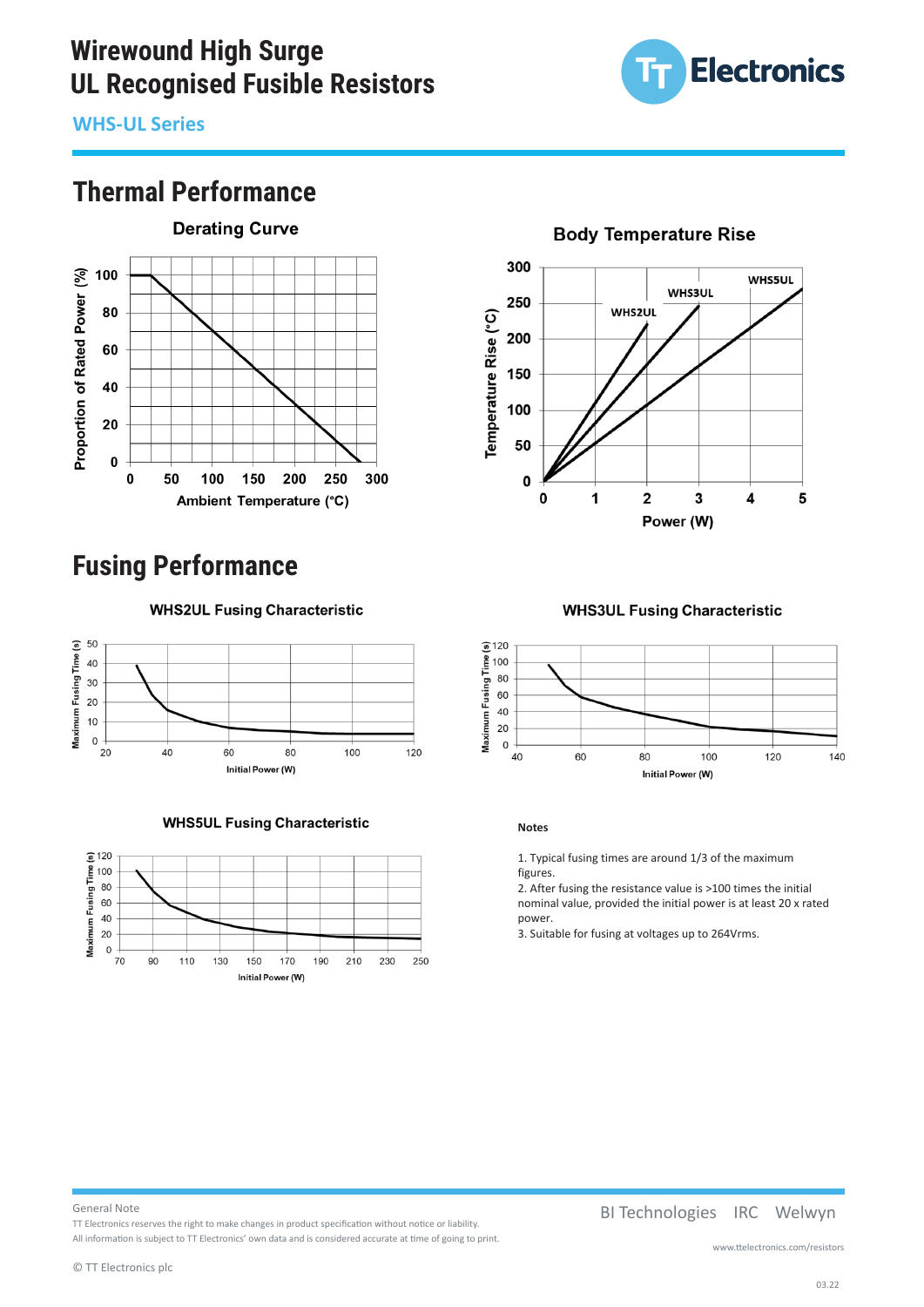# **Wirewound High Surge UL Recognised Fusible Resistors**



# **WHS-UL Series Wirewound High Surge**

# **Packaging**

The standard packaging for axial WHS-UL is taped. The critical dimensions are shown below. The component wires will not protrude beyond the outside edge of the tapes. Taped product is then packed into boxes or onto reels. See Ordering Procedure for quantities.



### **Application Notes Application Notes**

- 1. If the resistors are to dissipate full rated power, it is recommended that the terminations should not be soldered closer I. If the resistors are to dissipate full rated<br>than 4mm from the body.
	- 2. Due to operating temperature limits imposed by some PCB materials, derating may be necessary. The surface 2. Due to operating temperature limits imposed by some PCB materials, derating may be necessary. The surface temperature rise at the centre of the body is shown under Thermal Performance. comperature rise at the centre of the
	- 3. For the purposes of UL approval, the following points should be observed:
	- 3.1 To protect against fire under all conditions of overload, a positive clearance of at least 13mm should be provided between the resistor body and any combustible materials.
		- 3.2 A positive clearance of 13mm should be provided between the resistor body or terminations and en<br>uninsulated parts of opposite polarity or uninsulated dead metal parts.
	- 3.3 Limited Short Circuit testing should be performed in the complete appliance. unities of one of our team generate be portained in the complete applies

#### $1.6 \text{ m}$  resistors can be supplied with goal pre-formed leads. Hairpin formed leads. Hairpin form is also available on  $\Omega$ **Leadforming Options** and ordering details see:  $\mathbf{L}$

Component body length L 14.5 max

2. WHS-UL resistors are also available in an SMD format with ZI formed leads, packed in blister tape. For dimensions 1. WHS-UL resistors can be supplied with goalpost or lancet pre-formed leads. Hairpin form is also available on WHS2UL 1. WHS-UL resistors can be supplied with goalpost or lancet pre-formed leads. Hairpin form is also available on and WHS3UL only. For dimensions and ordering details see:

https://www.ttelectronics.com/TTElectronics/media/ProductFiles/Resistors/ApplicationNotes/TN008-resistors-Leadform-Capability.pdf.

2. WHS-UL resistors are also available in an SMD format with ZI formed leads, packed in blister tape. For dimensions and . WHS-UL resistors are also available in an SMD format with ZI formed leads, packed in blister tape. For dimensions and<br>ordering details see: https://www.ttelectronics.com/TTElectronics/media/ProductFiles/Resistors/Datashe



### General Note

TT Electronics reserves the right to make changes in product specification without notice or liability. TT Electronics reserves the right to make changes in product specification without notice or liability. All information is subject to TT Electronics' own data and is considered accurate at time of going to print.

www.ttelectronics.com/resistors